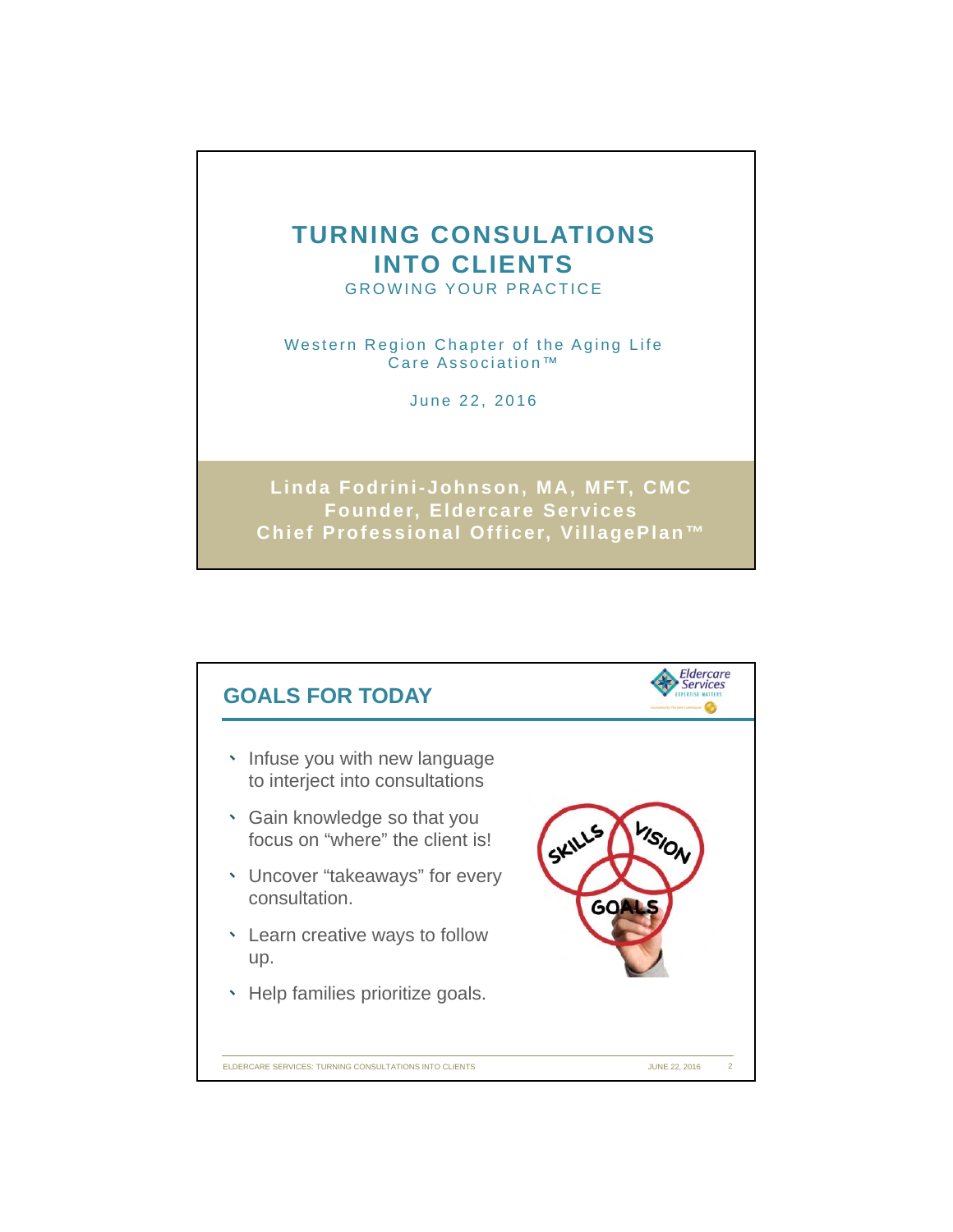

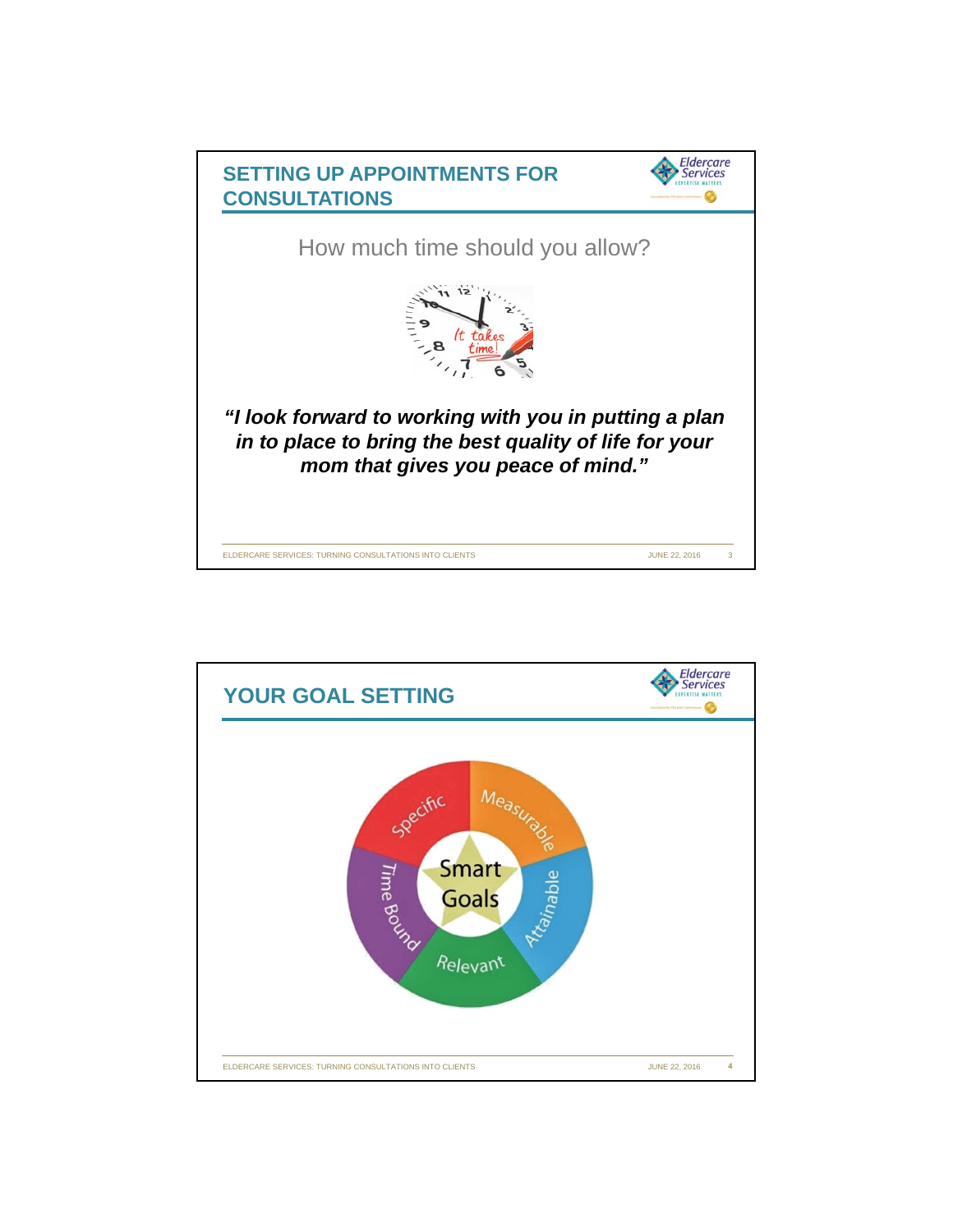

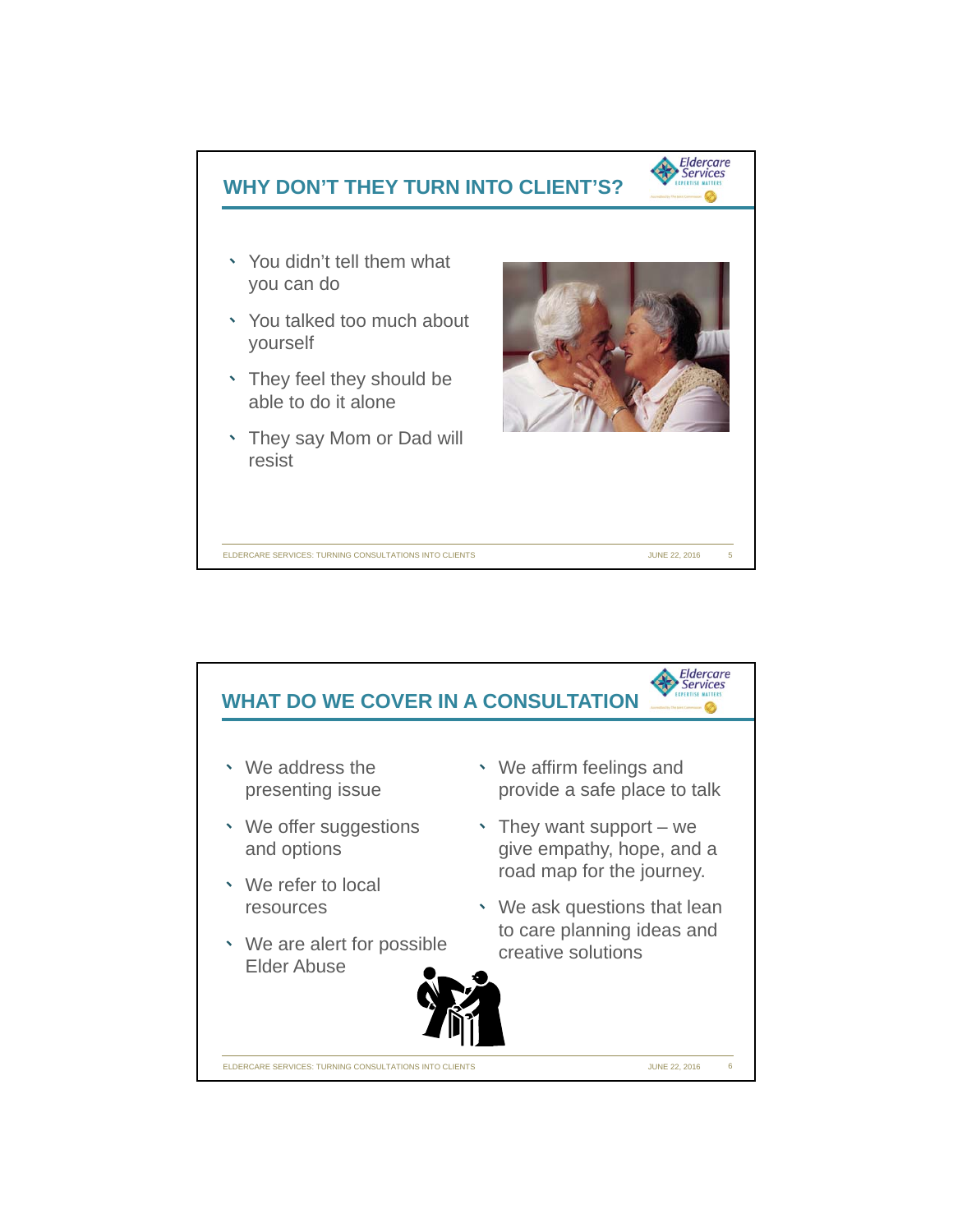

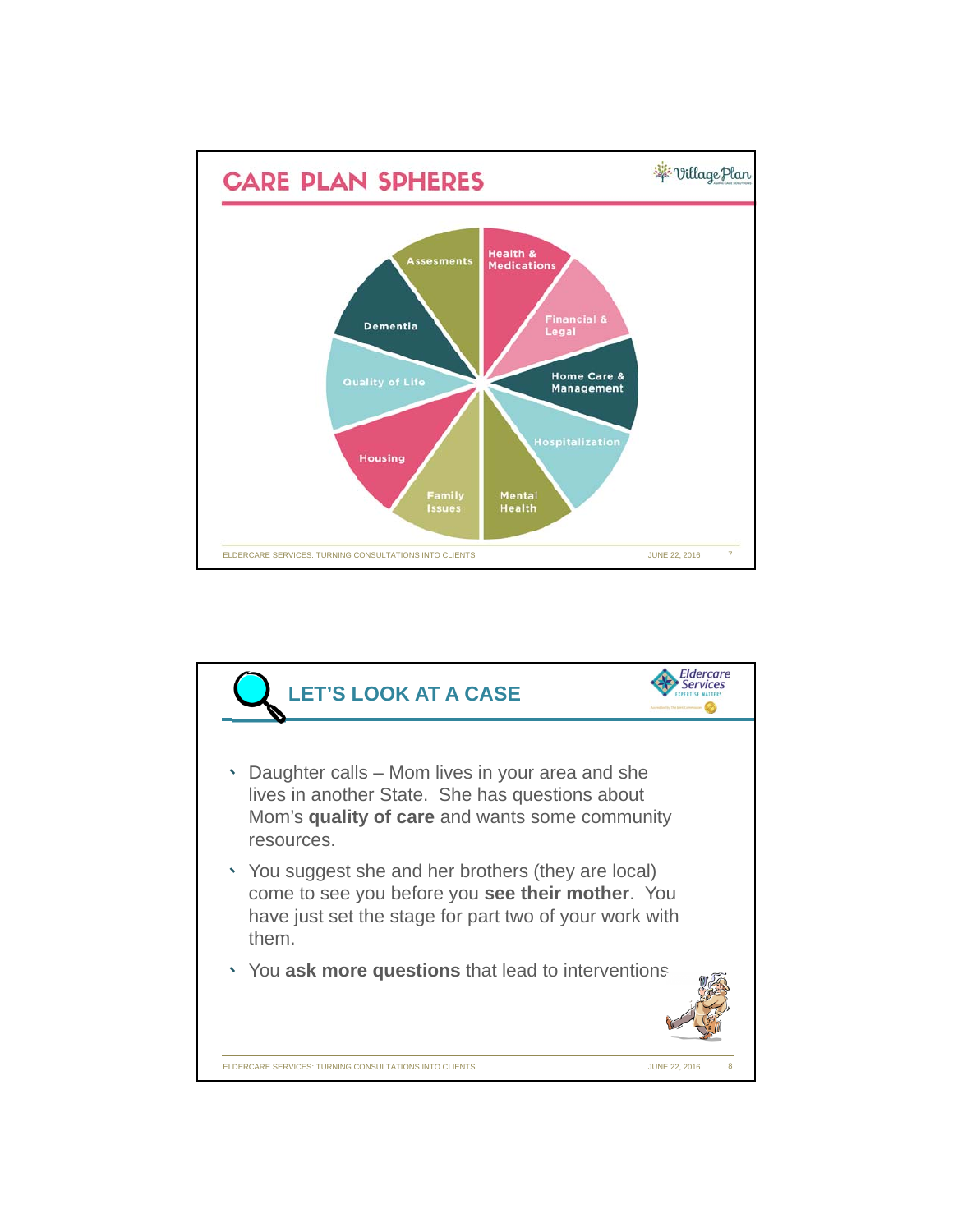

| <b>Elder Abuse with</b><br>current caregivers                                                               | Need for supervised<br>help - Explain CM or                                               | Need for payroll<br>services or agency                                                                                |
|-------------------------------------------------------------------------------------------------------------|-------------------------------------------------------------------------------------------|-----------------------------------------------------------------------------------------------------------------------|
| neglect and no<br>proactivity                                                                               | <b>Aging Life Care</b><br>Experts <sup>™</sup> role                                       | care.                                                                                                                 |
| Mother is falling. They<br>could use a PT<br>evaluation and a<br>personal trainer or<br>Lewy Body Dementia? | Mom is losing weight.<br>She does not like<br>what caregivers<br>cook.                    | Daughter has to remind<br>her mom to take<br>medications daily.<br>Brothers both travel<br>and can't oversee<br>care. |
| Mom has not seen her<br>doctor in over a year.<br>He keeps refilling her<br>10 medications.                 | Even though<br>daughter is an<br>attorney - they do<br>not have a DPOA for<br>healthcare. | Their Dad was a<br>Veteran during WWII<br>and mom might qualify<br>for Aid & Attendants.                              |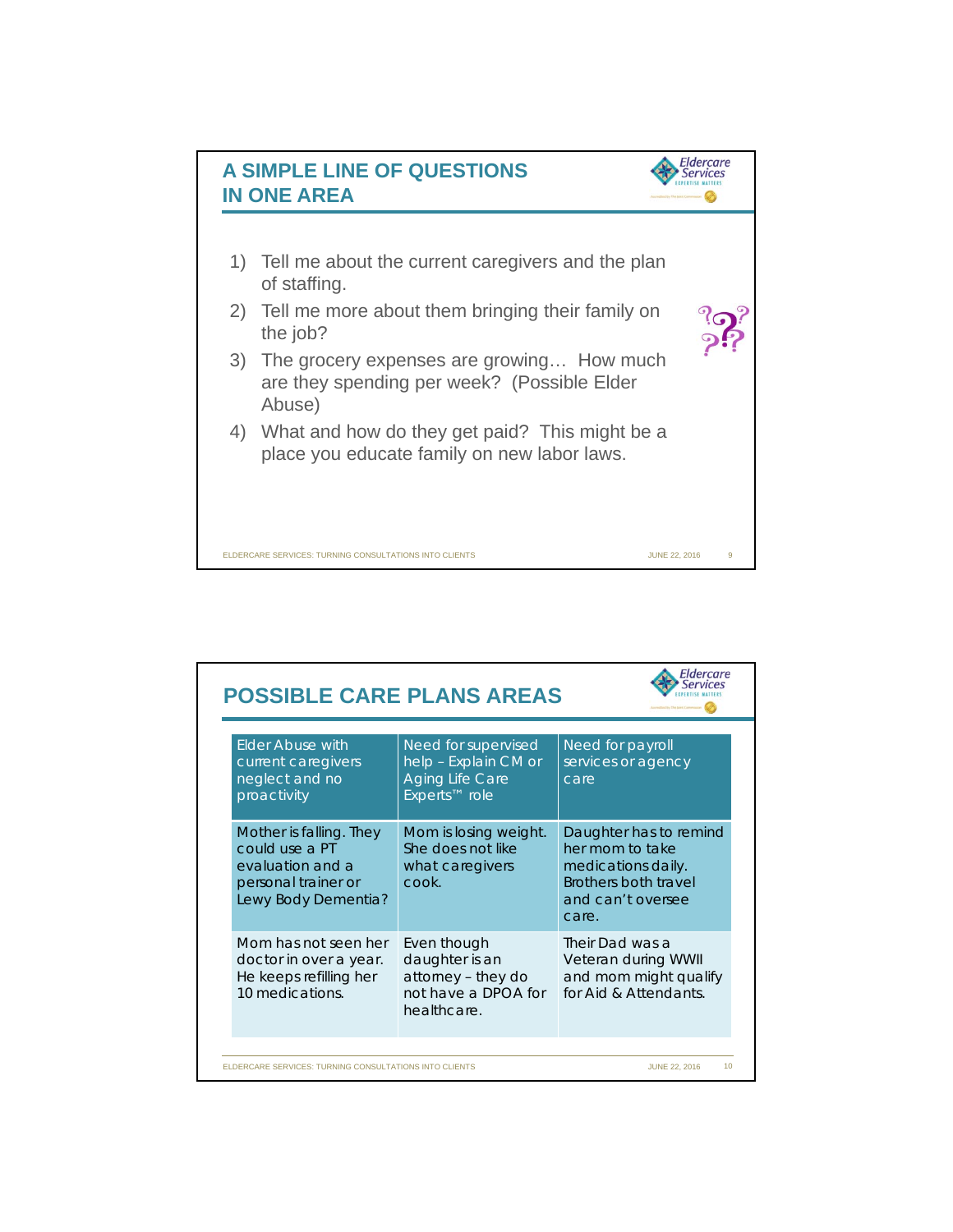

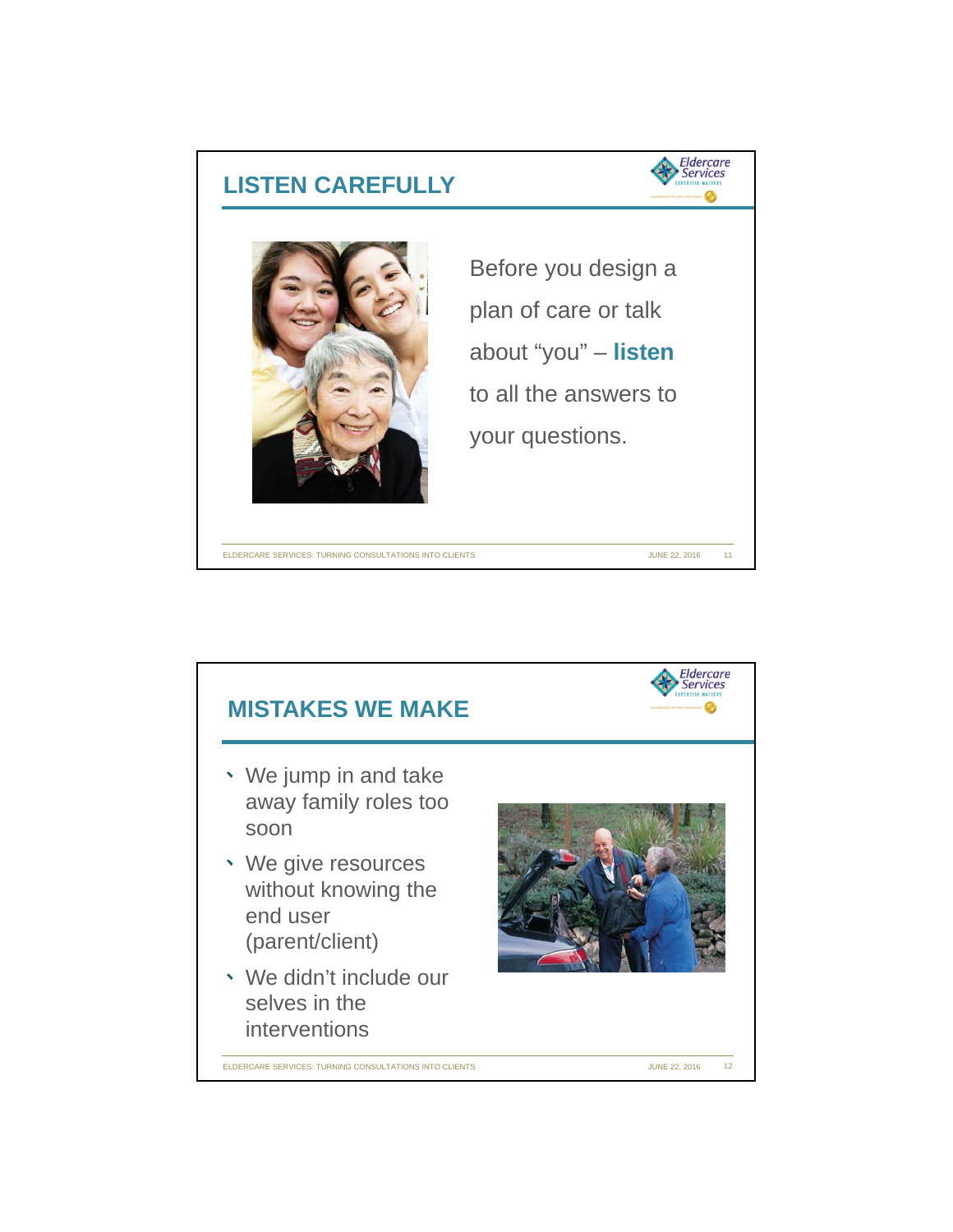

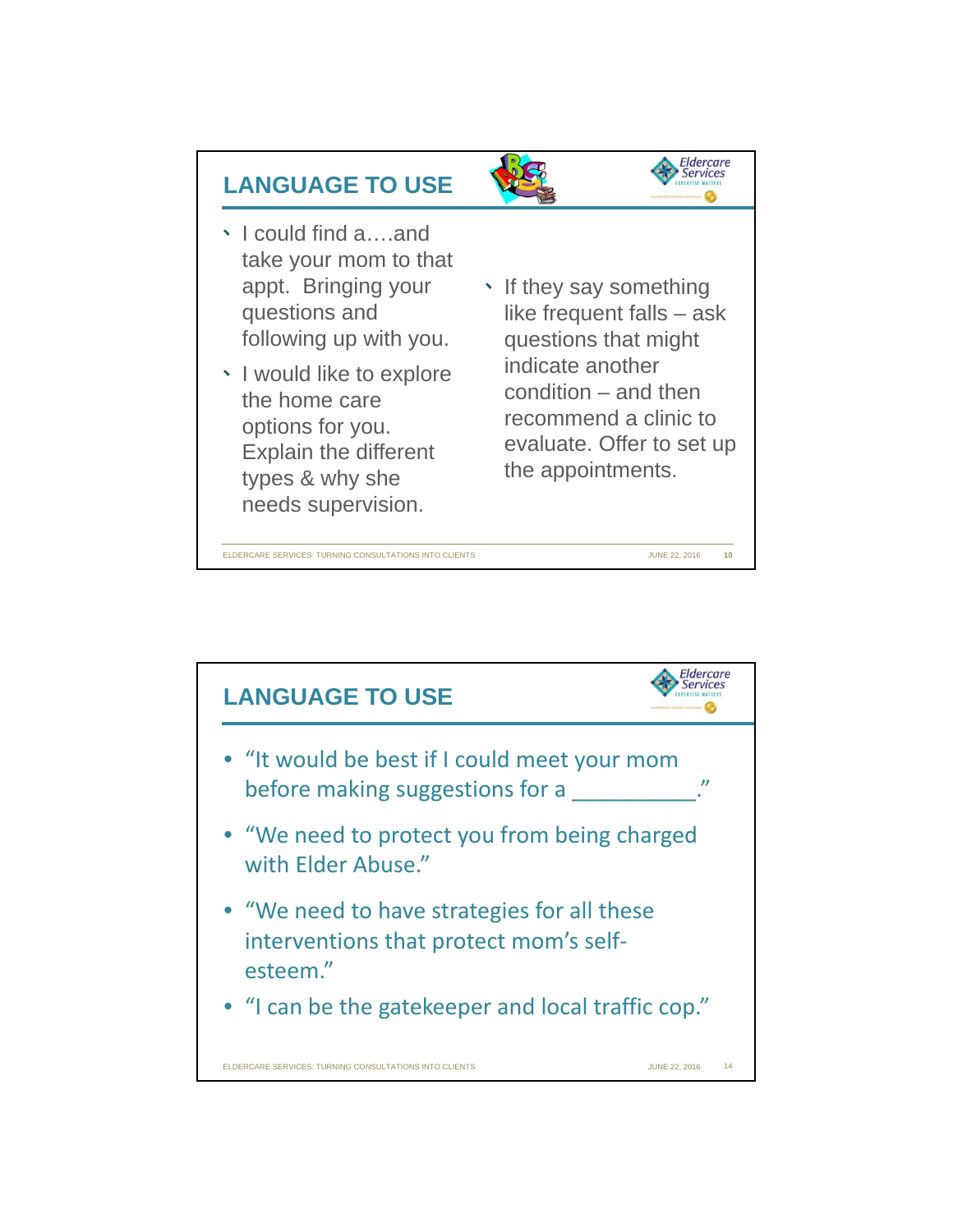

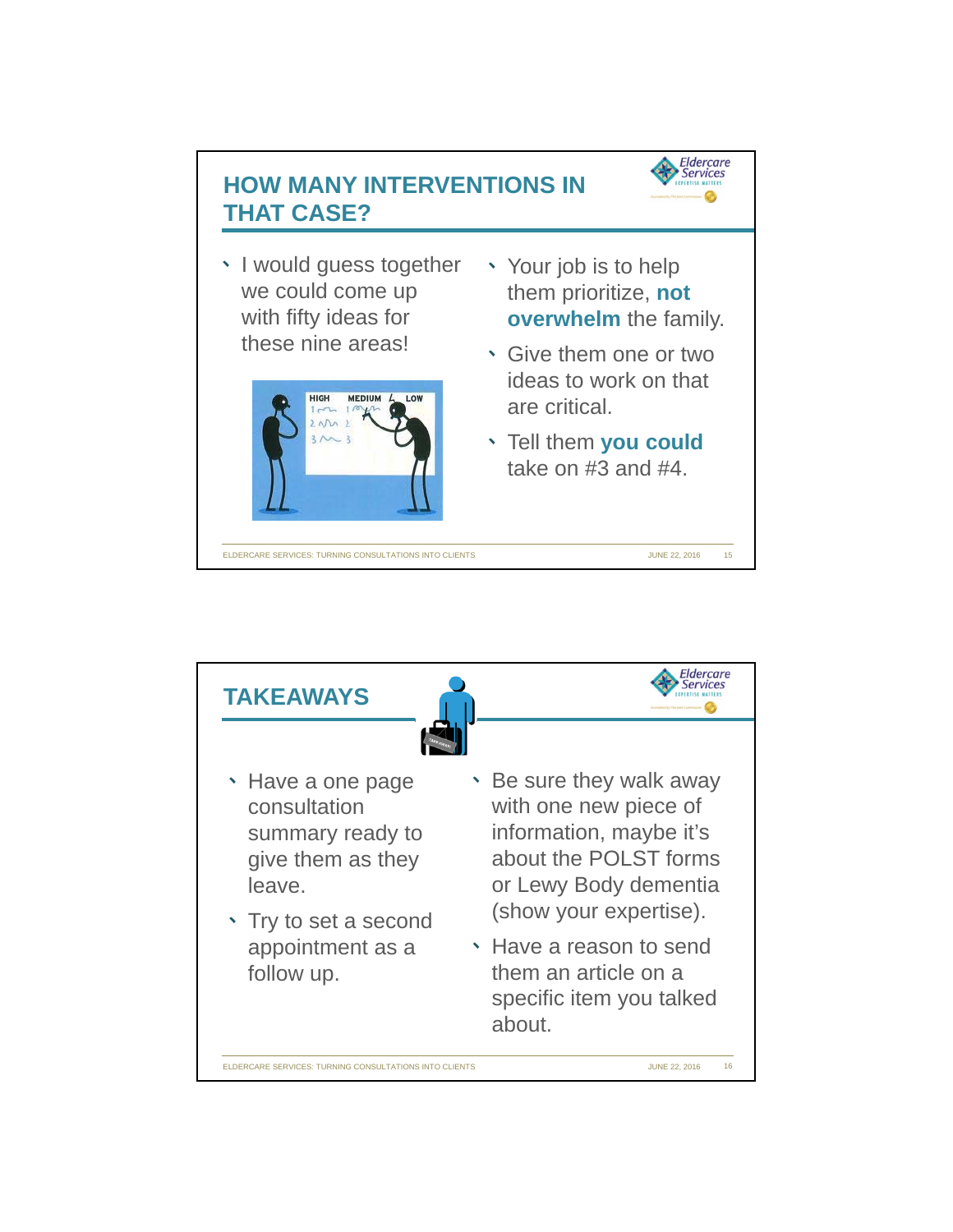

| <b>FOLLOW UP</b>                                                                                                                                                                          | Fidercare                                                                                                                    |
|-------------------------------------------------------------------------------------------------------------------------------------------------------------------------------------------|------------------------------------------------------------------------------------------------------------------------------|
| Call in a few days to see if<br>they had any further<br>questions.<br>Come up with something to<br>add to what you gave them.<br>"I was thinking"                                         | In about 10 days, send them<br>some article (via email) that<br>has to do with what their<br>parent is experiencing.         |
| If they still have not asked<br>you to follow up in 2 weeks,<br>give them a call and ask<br>directly if they would like you<br>to do one of the "priority"<br>tasks they didn't get done! | Send them an invitation to a<br>class or lecture you are<br>giving<br>Always ask if they want to<br>be on your mailing list! |